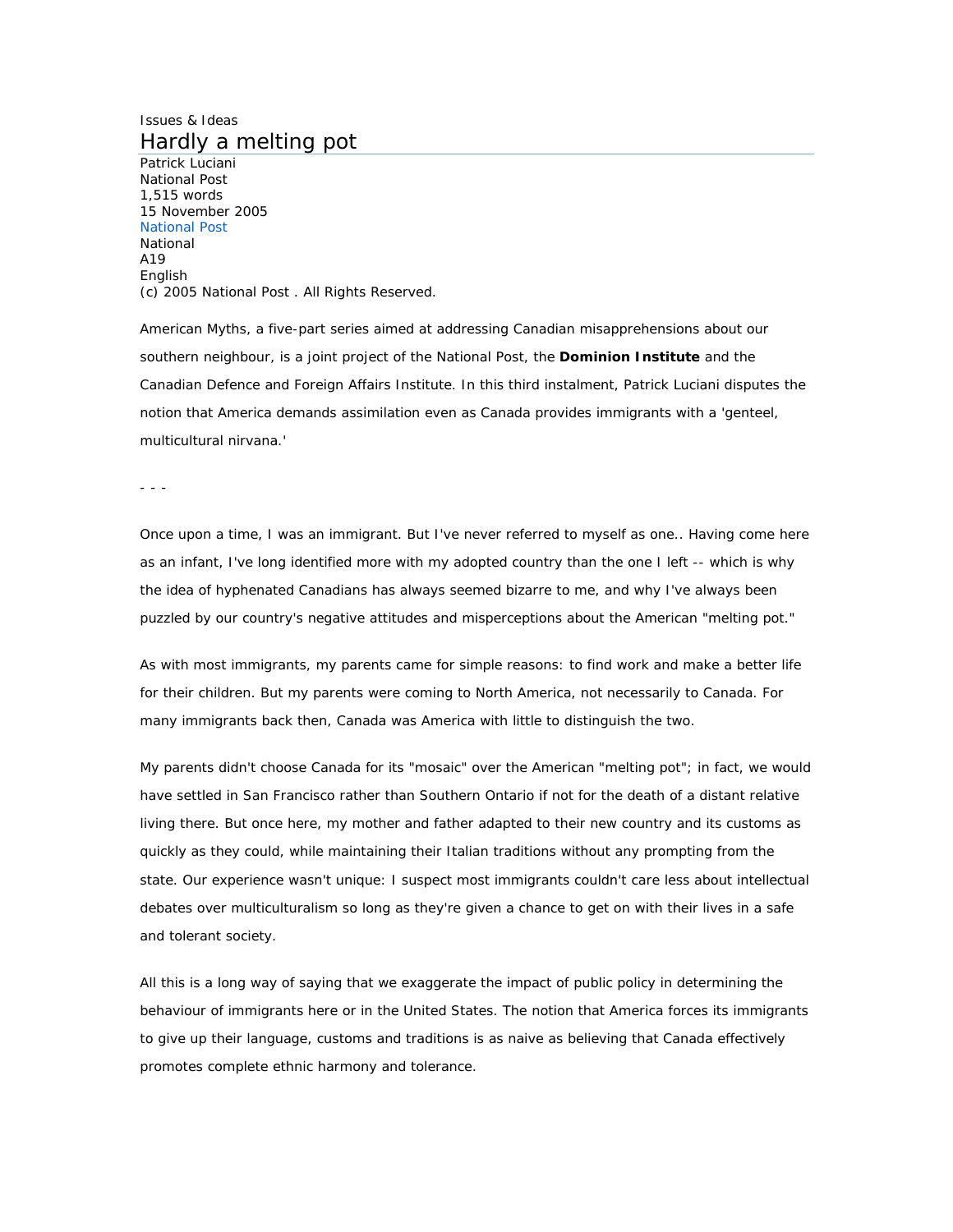And from these myths spring others.

Another myth, for instance, is that American immigrant kids who put their hands over their hearts and recite the pledge of allegiance grow up to be one-dimensional citizens with no connection to their pasts.

Israel Zangwell, who coined the term "melting pot" in a play of the same name in 1908, never assumed that immigrants would lose their cultural identities. Quite the contrary: Not only did he think immigrants would be affected by their new country, but vice-versa as well. In becoming Americans, immigrants from Ireland, Germany, Poland, Italy, Greece, Scotland and Asia influenced each other's customs, languages and behaviour. In many cases, these customs were transformed to the point where they were unrecognizable in their original countries.

Many of Zangwell's observations were confirmed in Nathan Glazer and Daniel P. Moynihan classic 1963 book on the behaviour of immigrants, Beyond the Melting Pot. They argued that contrary to the early theories of assimilation, Jewish, Irish and Italian residents of New York City never entirely shed their sense of ethic identify -- and blacks and Puerto Ricans did so even less. In his 1997 book, We Are All Multiculturalists Now, Glazer reconfirmed his earlier observations -- even as he lamented the failure of American society to fully integrate blacks who continue to remain far outside the cultural and social mainstream.

Last year, Harvard political scientist Samuel P. Huntington argued in Who are We? The Challenges to America's National Identity that the United States is now undergoing a radical shift in immigration. In the past, no single foreign-born ethnic group dominated: In 1960, for instance, 1.26 million immigrants were born in Italy, followed by about one million from Germany and Canada, 830,000 from the U.K. and 750,000 from Poland. By 2000, things were very different. In that year, 7.8 million new Americans (both legal and illegal) had been born in Mexico alone - followed (distantly) by 1.4 million from China, 1.2 from the Philippines and a further million each from both India and Cuba.

This skewed level of immigration is without precedent in U.S. history. And if anyone thinks that all these Hispanics are assimilating according to some cookie-cutter melting-pot formula, they aren't paying attention. In 1990, according to the U.S Census Bureau, 95% spoke Spanish at home and 43% were "linguistically isolated." And there's a strong movement, particularly in California, to promote the use of two languages to the point of creating a bilingual society. If anything, American immigrants are assimilating too slowly (or not at all) -- not too quickly.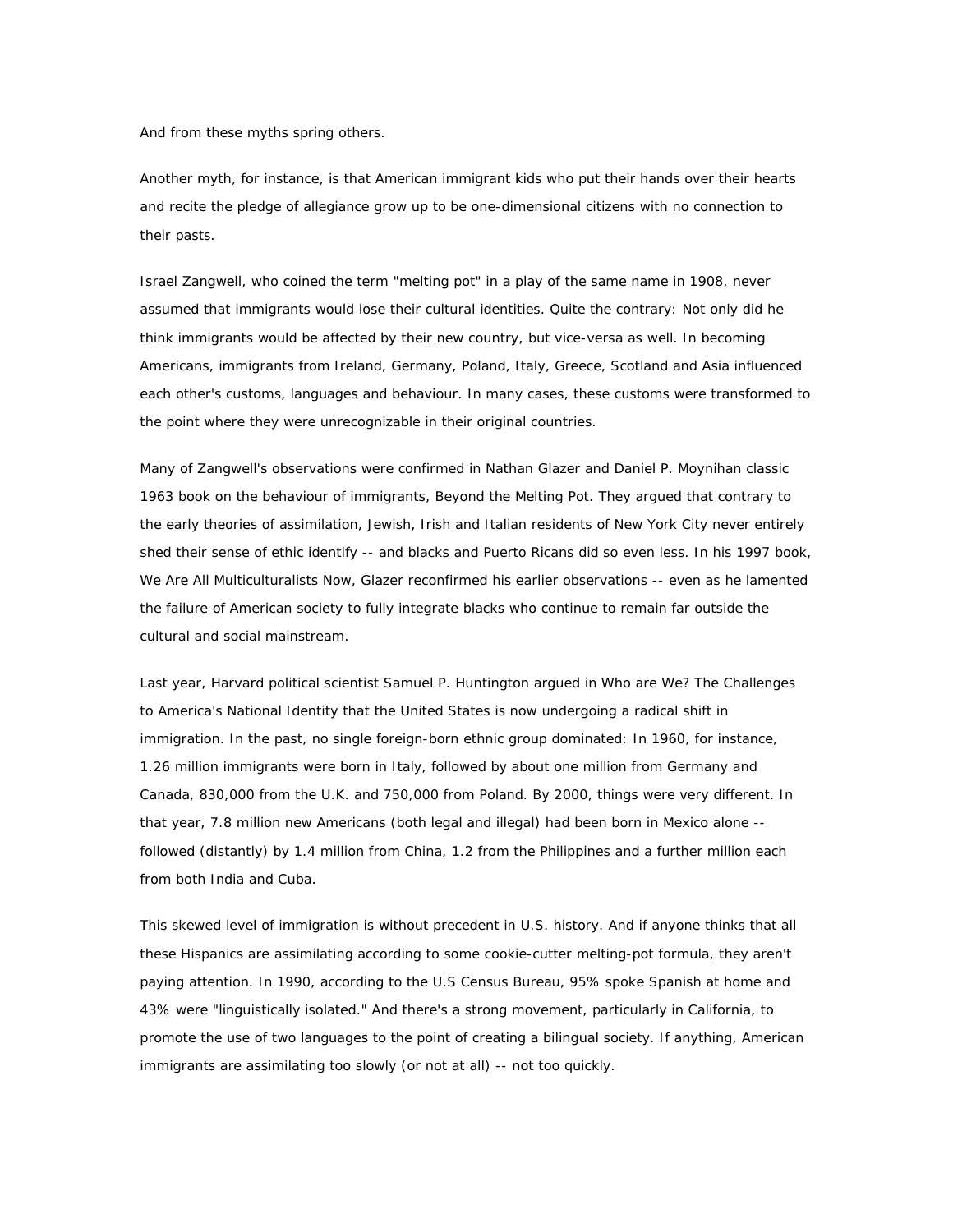Another related myth is the one about our own country: that children who are actively encouraged to maintain strong ties to the countries their families left behind, and who grow up learning to sing O Canada in both official languages, become well-rounded citizens of the world.

If the United States isn't the melting pot most of us believe, the flip-side is the myth that Canadians live in an inclusive, genteel, multicultural Nirvana. The ideal of cultural pluralism is the essence of Canadian identity: Some even cheer the hyphenated Canadian as "a bridge and not a minus sign." But in the end, such gestures signify reluctance among immigrants, a lack of commitment, and a sense of waiting to see how things turn out -- hardly the best way to build a nation.

Rather than celebrating official multiculturalism, we should be trying to explain why immigrants to Canadians no longer participate politically -- other than being used by parties to pack local nomination meetings. Immigrants once took their civic duties seriously and quickly developed strong attachments to the institution of the monarchy and the parliamentary system: I still have strong memories of my father and mother dressing up before going to the polls, and I doubt they ever missed a municipal, provincial or federal election. But all that has changed.

Why are immigrants participating less? Is it apathy? Or is it that today, about 75% of them come from non-democratic countries with little tradition of civic participation?

Whatever the reason, we have to lay the blame partially at the feet of a government policy that places cultural pluralism above democratic traditions. The alternative argument, that recent immigrants don't vote because of discrimination or alienation from a system they don't understand, simply doesn't wash.

When ethnic groups do participate politically, too often they vote in blocs and on narrow issues about how Canadian foreign policy affects their homeland -- a pattern consistent with broader social behaviours. When war broke out in the Balkans, tensions arose between Canadian Serbs and Croats -- both groups identifying so strongly with their homelands that some actually went back to fight for their counties. We can expect greater divided loyalties as we diversify our immigrant base over the years. We must get past the notion that longstanding hostilities are abandoned the moment immigrants set foot in our country, an illusion shattered 20 years ago when Canadian Sikh terrorists brought down Air India Flight 182 and killed 329 passengers -- a tragedy Canadians have never come to terms with.

If ethnic groups are encouraged to reject assimilation, we should not be surprised if they also bring along customs that conflict with our own. Ontario Premier Dalton McGuinty was on the verge of